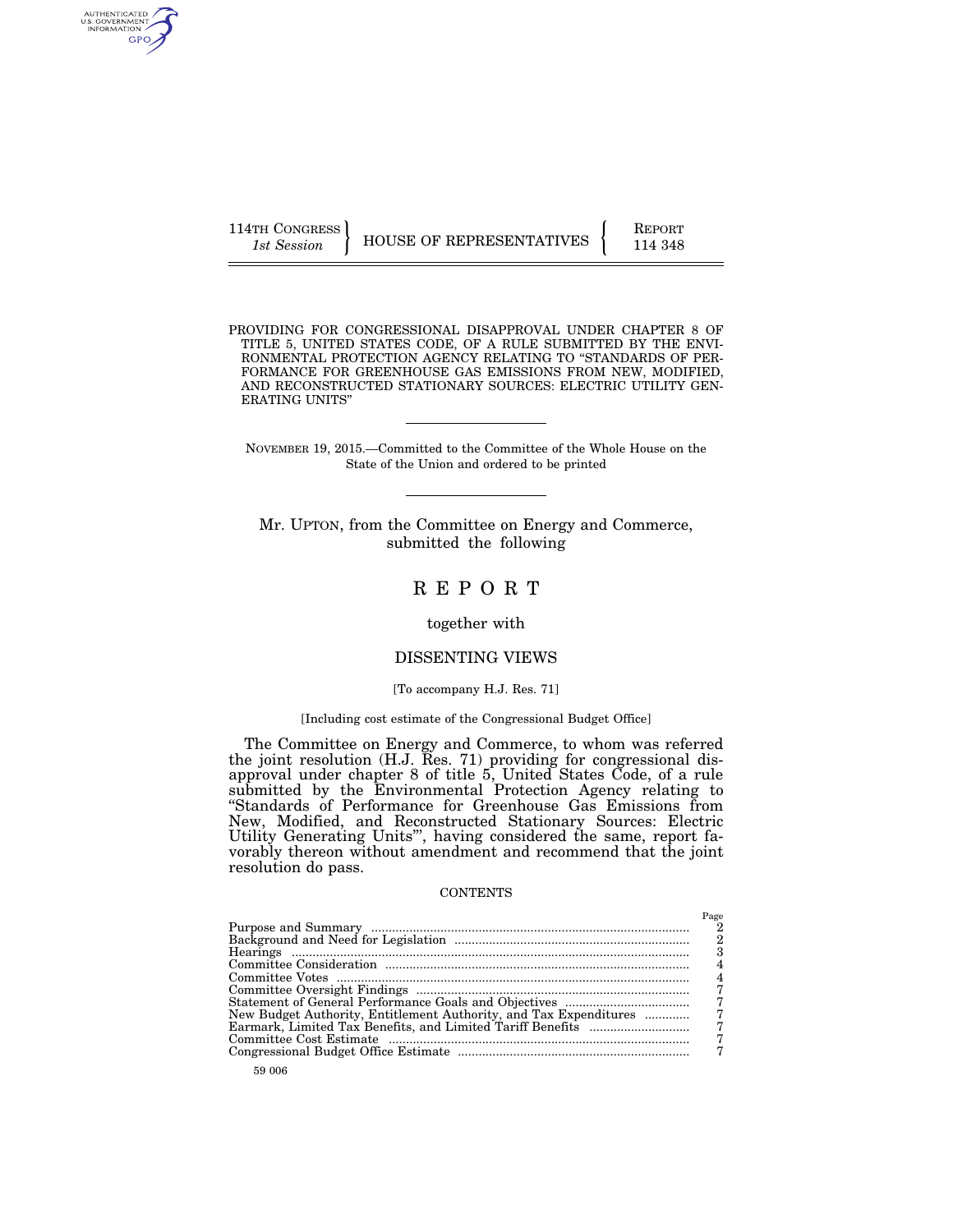#### PURPOSE AND SUMMARY

H.J. Res. 71 was introduced by Rep. Ed Whitfield (R KY) on October 26, 2015. The joint resolution provides for congressional disapproval under chapter 8 of title 5, United States Code, of a rule submitted by the Environmental Protection Agency relating to ''Standards of Performance for Greenhouse Gas Emissions from New, Modified, and Reconstructed Stationary Sources: Electric Utility Generating Units.''

## BACKGROUND AND NEED FOR LEGISLATION

On October 26, 2015, Subcommittee on Energy and Power Chairman Whitfield introduced H.J. Res. 71 pursuant to the Congressional Review Act.1 This joint resolution would disapprove the Environmental Protection Agency's (EPA) recently published final rule setting carbon dioxide (CO2) emissions standards for new fossil-fuel fired power plants.2

This final rule, together with EPA's final rule for existing fossilfuel fired power plants, referred to by the agency as its "Clean Power Plan,'' was issued pursuant to the President's ''Climate Action Plan'' and an accompanying Presidential Memorandum.3 These two rules would put in place an unprecedented regulatory structure throughout the U.S. electricity sector, effectively imposing renewable energy and cap-and-trade mandates similar to those in the Waxman-Markey cap-and-trade legislation that failed in 2010.4

H.J. Res. 71 would specifically disapprove of EPA's CO2 regulations for new power plants, referred to by the agency as ''New Source Performance Standards''' or its ''111(b) Rule.'' Under this rule, EPA interprets section 111(b) of the Clean Air Act to allow the agency to set standards for new coal-fired power plants premised on the installation of carbon capture and storage (CCS) technologies that are not commercially viable for electric power generation. While EPA maintains CCS is adequately demonstrated, there are no commercial-scale coal-fired power plants with CCS currently operating in the United States that could meet the standards. As a result, the rule imposes a de facto ban on construction in the United States of any new coal-fired power plants, even the most state of the art coal-fired electric generating units being built in Europe, Japan, and other countries.

<sup>&</sup>lt;sup>1</sup>The Congressional Review Act is set forth in 5 U.S.C. \$\$801 808.<br><sup>2</sup>This EPA's final rule for new power plants is entitled "Standards of Performance for Green-<br>house Gas Emissions from New, Modified, and Reconstructed dential Memorandum dated June 25, 2013 is available at *https://www.whitehouse.gov/the-*<br>press-office/2013/06/25/presidential-memorandum-power-sector-carbon-pollution-standards.<br><sup>4</sup> See H.R. 2454, the "American Clean Energ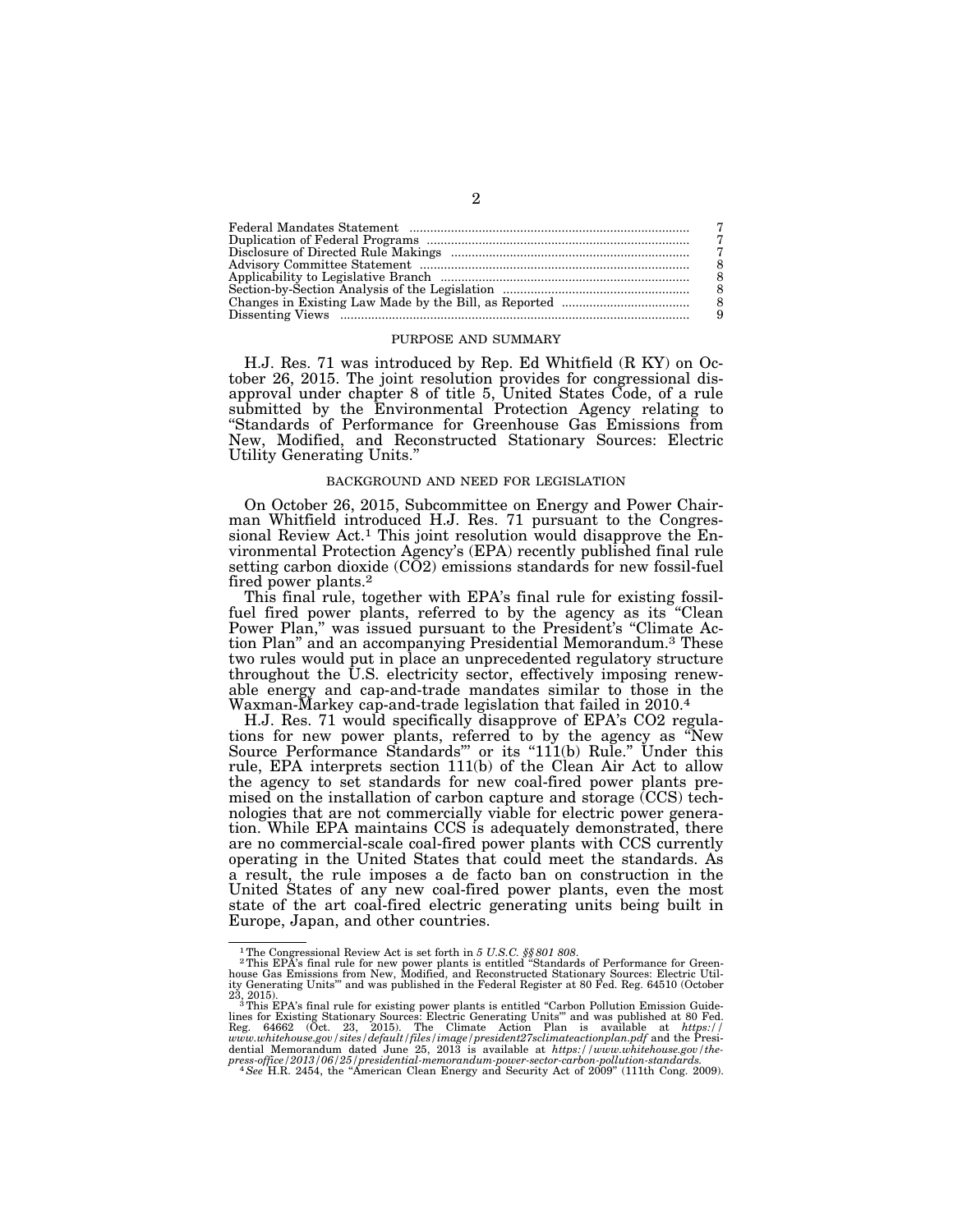This rule is highly controversial and there are significant questions regarding its legality.5 Issues include whether the rule comports with the statutory requirements of section 111 of the Clean Air Act, which requires that performance standards be based on technologies that are ''adequately demonstrated,'' as well as the Energy Policy Act of 2005, which prohibits the agency from considering technology used at a facility receiving assistance under the Department of Energy's Clean Coal Power Initiative, or at a facility receiving an advanced coal project tax credit, as being "adequately demonstrated'' for purposes of section 111 of the Clean Air Act.6

There are also significant cost and energy policy issues raised by the rule, including its potential impacts on the diversity, affordability and reliability of the nation's electricity supplies, as well as the precedential effect of the regulation on other types of facilities subject to regulation under section 111 of the Clean Air Act.7 At the same time, the climate benefits of the rule according to EPA will be negligible.<sup>8</sup>

The Attorneys General or state agencies of at least 23 states have challenged this regulation, including Alabama, Arkansas, Arizona, Florida, Georgia, Indiana, Kansas, Kentucky, Louisiana, Michigan, Missouri, Montana, Nebraska, North Carolina, Ohio, Oklahoma, South Carolina, South Dakota, Texas, Utah, West Virginia, Wisconsin, and Wyoming.9

#### *What the resolution will do*

The legislation provides that Congress disapproves the rule submitted by the EPA relating to "Standards of Performance for Greenhouse Gas Emissions from New, Modified, and Reconstructed Stationary Sources: Electric Utility Generating Units''' (published at 80 Fed. Reg. 64510 (October 23, 2015)), and such rule shall have no force or effect. Under the Congressional Review Act, an agency may not issue a rule that is the same or substantially similar to a rule that has been disapproved through the statutorily prescribed process unless authorized by subsequent legislation.10

#### HEARINGS

The Subcommittee on Energy and Power held three hearings relating to EPA's regulation of new power plants under section 111(b) of the Clean Air Act. The hearings and witnesses included the following:

<sup>&</sup>lt;sup>5</sup> Legal issues surrounding EPA's 111(b) rulemaking were addressed in the Committee's report on H.R. 3826, the Electricity Security and Affordability Act, Feb. 28, 2014, available at *https://www.congress.gov/113/crpt/hr* 

 $7\overline{Id}$ .

<sup>&</sup>lt;sup>8</sup>80 Fed. Reg. at 64515 ("EPA projects that this rule will result in negligible CO2 emission changes . . . by 2022 as a result of the performance standards for newly constructed EGUs").<br><sup>9</sup>See State of West Virginia et a

of Appeals for the District of Columbia, Case No. 15 1399.<br><sup>10</sup>See 5 U.S.C. 801(b/2) ("A rule that does not take effect (or does not continue) under para-<br>graph (1) may not be reissued in substantially the same form, and a tially the same as such a rule may not be issued, unless the reissued or new rule is specifically<br>authorized by a law enacted after the date of the joint resolution disapproving the original<br>rule."); see also "The Congres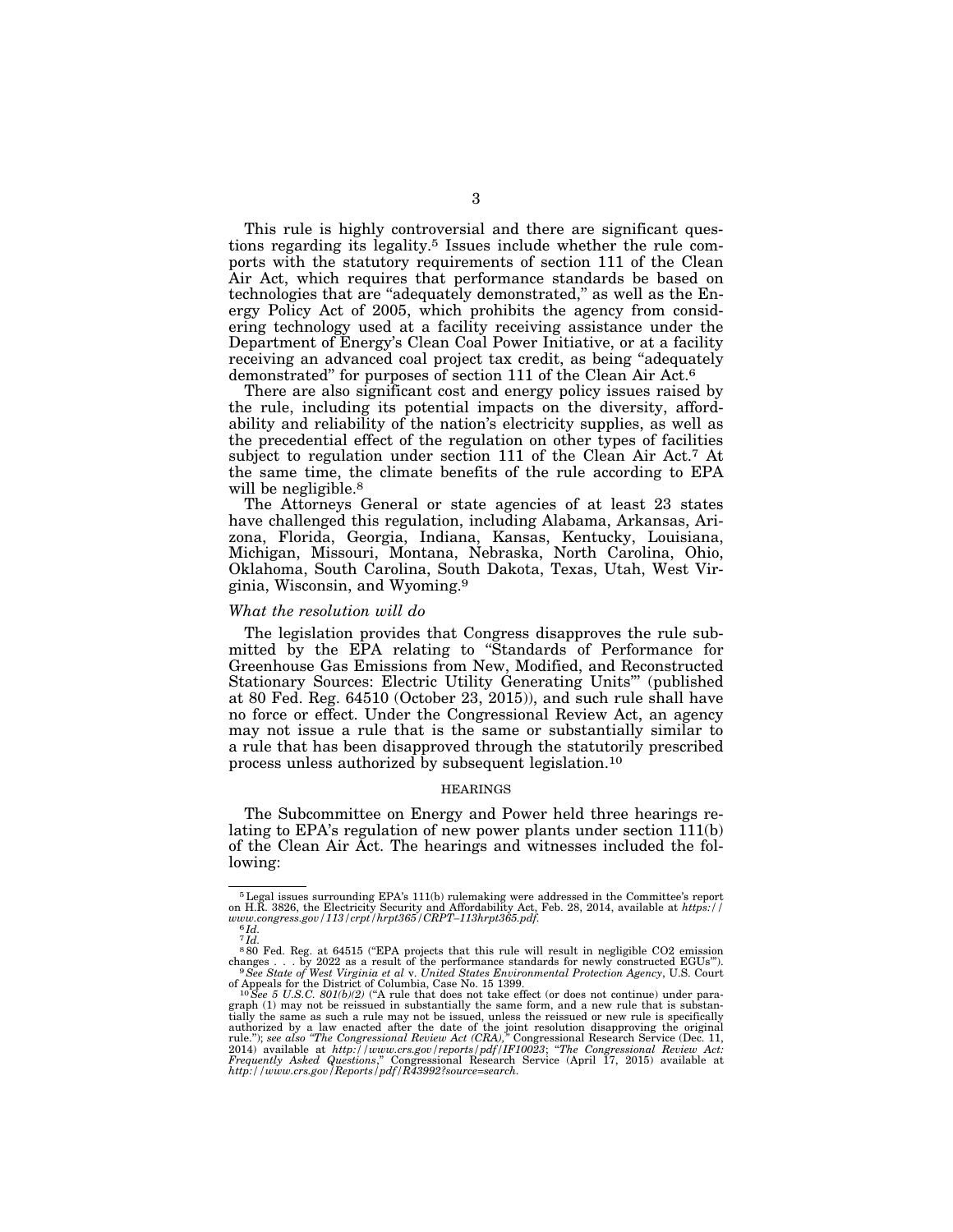• On October 22, 2015, the Subcommittee held a hearing entitled ''EPA's CO2 Regulations for New and Existing Power Plants: Legal Perspectives'' and received testimony from:

Elbert Lin, Solicitor General of West Virginia;

© Allison D. Wood, Partner, Hunton & Williams, LLP;<br>○ Raymond L. Gifford, Partner, Wilkinson Barker Knauer LLP;

 $\circ$  Richard L. Revesz, Lawrence King Professor of Law, Dean Emeritus, Director, Institute for Policy Integrity, New York University School of Law; and

Emily Hammond, Associate Dean for Public Engagement, Professor of Law, George Washington University School of Law.

• On October 7, 2015, the Subcommittee held a hearing entitled ''EPA's CO2 Regulations for New and Existing Power Plants'' and received testimony from:

The Honorable Janet McCabe, Acting Administrator,

Air and Radiation, U.S. Environmental Protection Agency. • On November 14, 2013, the Subcommittee held a hearing entitled ''EPA's Proposed GHG Standards for New Power Plants and H.R. J, Whitfield-Manchin Legislation" and received testimony from:

The Honorable Joe Manchin, Senator, West Virginia;

Æ The Honorable Janet McCabe, Acting Assistant Administrator for Air and Radiation, U.S. Environmental Protection Agency;

 $\circ$  The Honorable E. Scott Pruitt, Oklahoma Attorney General;

□ The Honorable Henry Hale, Mayor, Fulton, Arkansas; Tony Campbell, President and CEO, East Kentucky Power Cooperative;

Æ Dr. Donald R. van der Vaart, Chief, Permitting Section, North Carolina Department of Environment and Natural Resources-Division of Air Quality;

Æ J. Edward Cichanowicz, Engineering Consultant;

Æ Ross E. Eisenberg, Vice President, Energy and Resources Policy, National Association of Manufacturers;

Æ David Hawkins, Director of Climate Programs, Natural Resources Defense Council; and

Æ Susan F. Tierney, Managing Principal, Analysis Group.

## COMMITTEE CONSIDERATION

On November 3, 2015, the Subcommittee on Energy and Power met in open markup session to consider H.J. Res. 71 and forwarded the bill to the full Committee, without amendment, by a record vote of 15 ayes and 12 nays.

On November 17 and 18, 2015, the Committee on Energy and Commerce met in open markup session to consider H.J. Res. 71. A motion by Mr. Upton to order H.J. Res. 71, reported to the House, was agreed to by a record vote of 28 ayes and 20 nays.

#### COMMITTEE VOTES

Clause 3(b) of Rule XIII of the Rules of the House of Representatives requires the Committee to list the record votes on the motion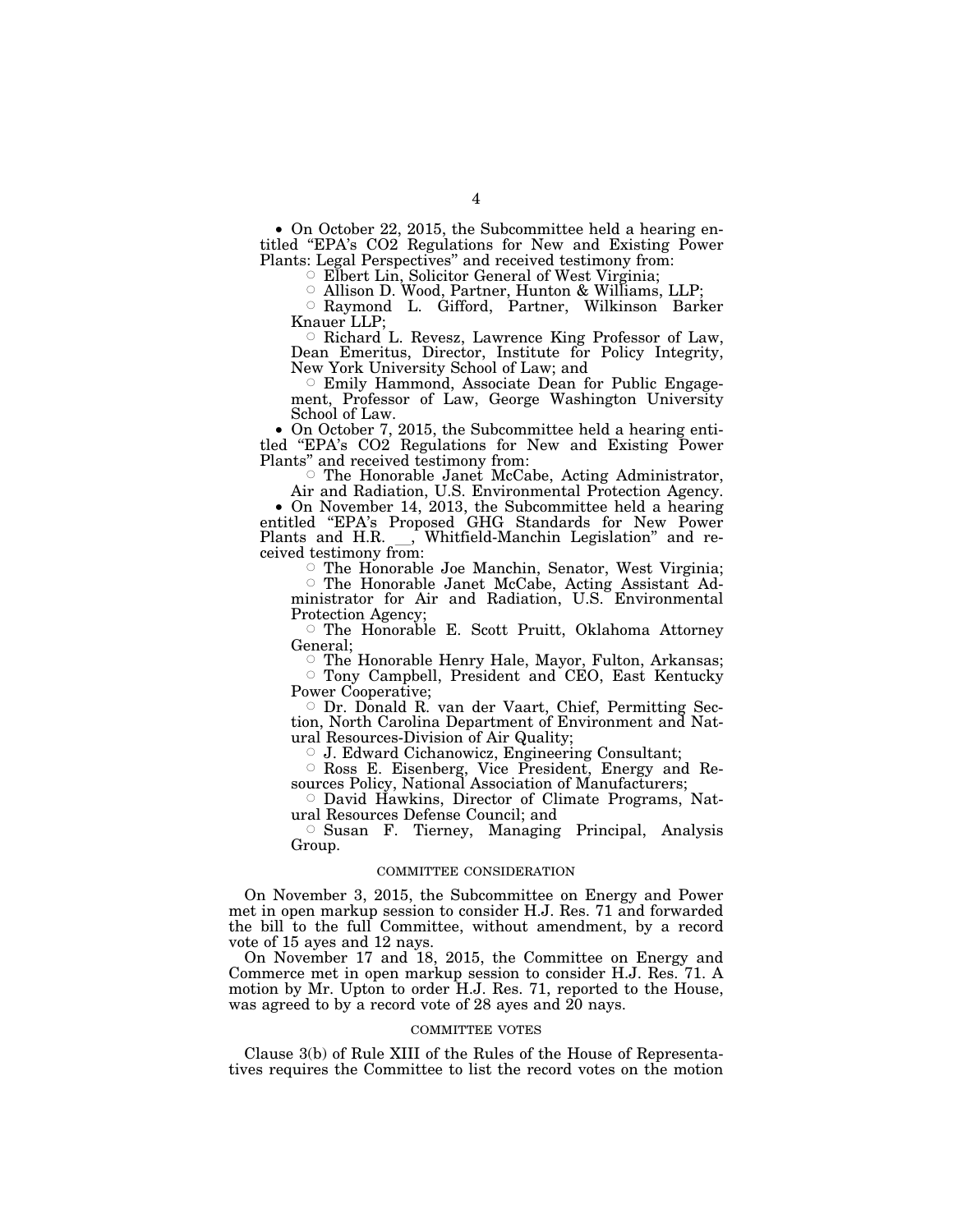to report legislation and amendments thereto. The following reflects the record votes taken during the Committee consideration: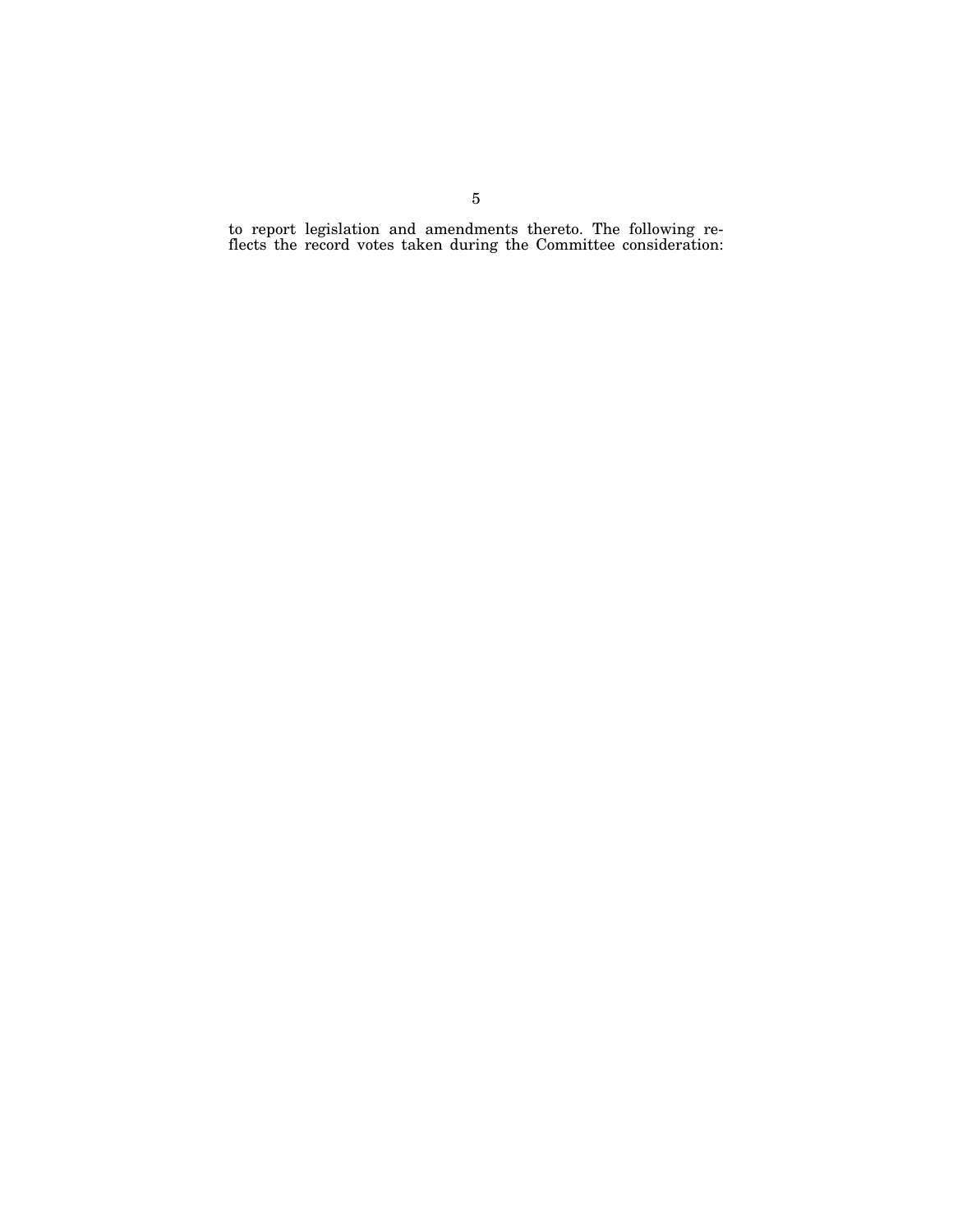# COMMITTEE ON ENERGY AND COMMERCE -- 114TH CONGRESS ROLL CALL VOTE #41

AMENDMENT: A motion by Mr. Upton to order H.J.Res. 71 favorably reported to the House, without amendment.

**DISPOSITION:** AGREED TO, by a roll call vote of 28 yeas and 20 nays.

| <b>REPRESENTATIVE</b> | <b>YEAS</b> | <b>NAYS</b> | PRESENT REPRESENTATIVE | <b>YEAS</b> | <b>NAYS</b> | PRESENT. |
|-----------------------|-------------|-------------|------------------------|-------------|-------------|----------|
| Mr. Upton             | X           |             | Mr. Pallone            |             | X           |          |
| Mr. Barton            |             |             | Mr. Rush               |             | X           |          |
| Mr. Whitfield         | Х           |             | Ms. Eshoo              |             | $\mathbf X$ |          |
| Mr. Shimkus           | X           |             | Mr. Engel              |             |             |          |
| Mr. Pitts             | Х           |             | Mr. Green              |             | Х           |          |
| Mr. Walden            | X           |             | Ms. DeGette            |             | $\mathbf X$ |          |
| Mr. Murphy            | X           |             | Ms. Capps              |             | X           |          |
| Mr. Burgess           | X           |             | Mr. Doyle              |             | X           |          |
| Mrs. Blackburn        | $\mathbf x$ |             | Ms. Schakowsky         |             | $\mathbf x$ |          |
| Mr. Scalise           |             |             | Mr. Butterfield        |             |             |          |
| Mr. Latta             | X           |             | Ms. Matsui             |             | Х           |          |
| Mrs. McMorris Rodgers |             |             | Ms. Castor             |             | X           |          |
| Mr. Harper            | X           |             | Mr. Sarbanes           |             | X           |          |
| Mr. Lance             | X           |             | Mr. McNerney           |             | X           |          |
| Mr. Guthrie           | $\bf{X}$    |             | Mr. Welch              |             | $\bf{X}$    |          |
| Mr. Olson             | X           |             | Mr. Lujan              |             | X           |          |
| Mr. McKinley          | $\bf{X}$    |             | Mr. Tonko              |             | X           |          |
| Mr. Pompeo            | Х           |             | Mr. Yarmuth            |             | X           |          |
| Mr. Kinzinger         | $\bf{X}$    |             | Ms. Clarke             |             | $\bf{X}$    |          |
| Mr. Griffith          | X           |             | Mr. Loebsack           |             | Х           |          |
| Mr. Bilirakis         | $\mathbf x$ |             | Mr. Schrader           |             | $\mathbf x$ |          |
| Mr. Johnson           | X           |             | Mr. Kennedy            |             | X           |          |
| Mr. Long              | Х           |             | Mr. Cardenas           |             |             |          |
| Mrs. Ellmers          | X           |             |                        |             |             |          |
| Mr. Bucshon           | Х           |             |                        |             |             |          |
| Mr. Flores            | X           |             |                        |             |             |          |
| Mrs. Brooks           | X           |             |                        |             |             |          |
| Mr. Mullin            | X           |             |                        |             |             |          |
| Mr. Hudson            | $\bar{X}$   |             |                        |             |             |          |
| Mr. Collins           | Х           |             |                        |             |             |          |
| Mr. Cramer            | X           |             |                        |             |             |          |

11/18/2015

BILL: H.J.Res. 71, Providing for congressional disapproval under chapter 8 of title 5, United States Code, of a rule submitted by the Environmental Protection Agency relating to "Standards of Performance for Greenhouse Gas Units"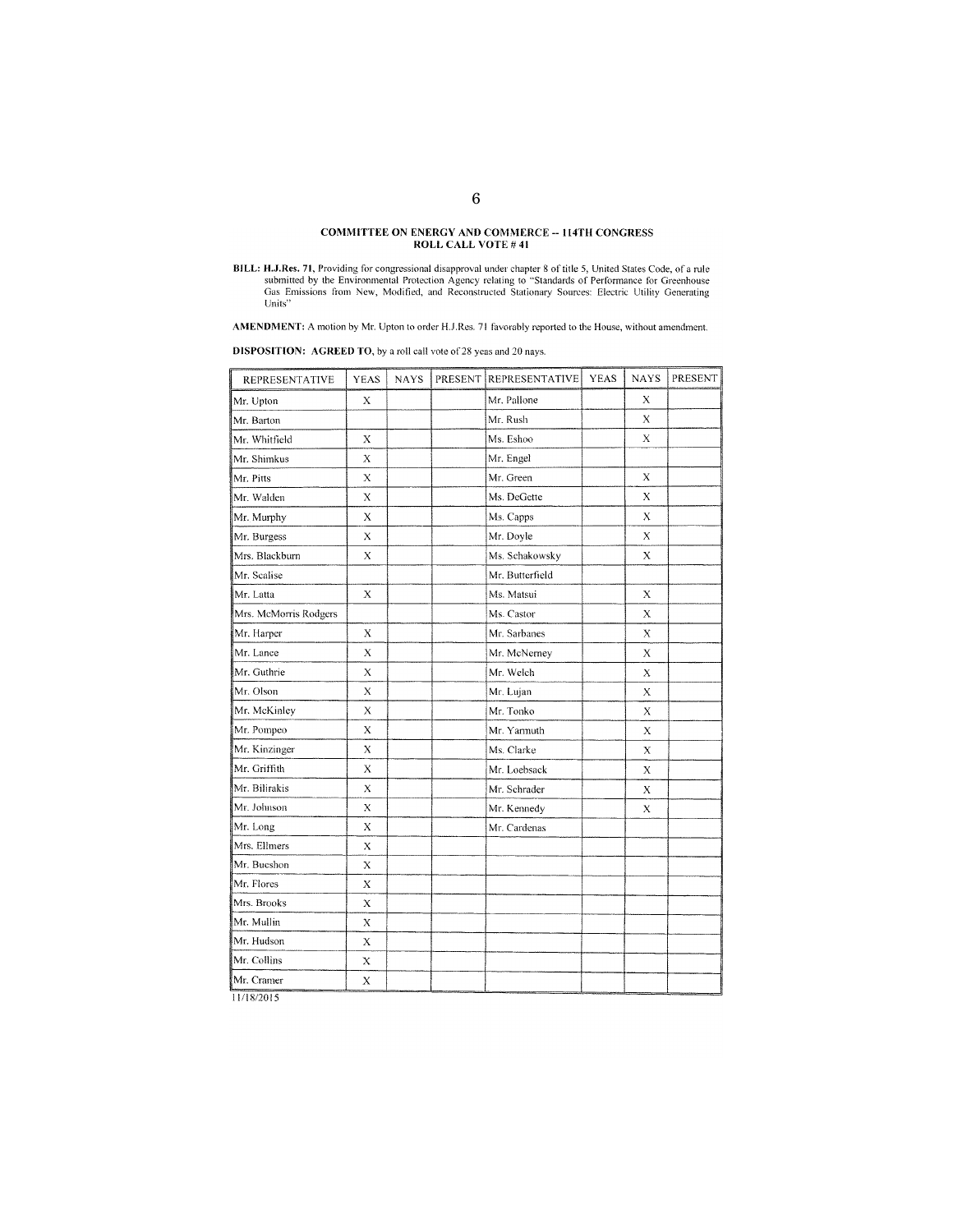### COMMITTEE OVERSIGHT FINDINGS

Pursuant to clause  $3(c)(1)$  of rule XIII of the Rules of the House of Representatives, the Committee made findings that are reflected in this report.

#### STATEMENT OF GENERAL PERFORMANCE GOALS AND OBJECTIVES

H.J. Res. 71 provides for congressional disapproval under chapter 8 of title 5, United States Code, of a rule submitted by the Environmental Protection Agency relating to ''Standards of Performance for Greenhouse Gas Emissions from New, Modified, and Reconstructed Stationary Sources: Electric Utility Generating Units'''.

## NEW BUDGET AUTHORITY, ENTITLEMENT AUTHORITY, AND TAX EXPENDITURES

In compliance with clause  $3(c)(2)$  of rule XIII of the Rules of the House of Representatives, the Committee finds that H.J. Res. 71 would result in no new or increased budget authority, entitlement authority, or tax expenditures or revenues.

#### EARMARK, LIMITED TAX BENEFITS, AND LIMITED TARIFF BENEFITS

In compliance with clause 9(e), 9(f), and 9(g) of rule XXI of the Rules of the House of Representatives, the Committee finds that H.J. Res. 71 contains no earmarks, limited tax benefits, or limited tariff benefits.

## COMMITTEE COST ESTIMATE

The Committee adopts as its own the cost estimate prepared by the Director of the Congressional Budget Office pursuant to section 402 of the Congressional Budget Act of 1974.

#### CONGRESSIONAL BUDGET OFFICE ESTIMATE

At the time this report was filed, the cost estimate prepared by the Director of the Congressional Budget Office pursuant to section 402 of the Congressional Budget Act of 1974 was not available.

## FEDERAL MANDATES STATEMENT

The Committee adopts as its own the estimate of Federal mandates prepared by the Director of the Congressional Budget Office pursuant to section 423 of the Unfunded Mandates Reform Act.

## DUPLICATION OF FEDERAL PROGRAMS

No provision of H.J. Res. 71 establishes or reauthorizes a program of the Federal Government known to be duplicative of another Federal program, a program that was included in any report from the Government Accountability Office to Congress pursuant to section 21 of Public Law 111 139, or a program related to a program identified in the most recent Catalog of Federal Domestic Assistance.

#### DISCLOSURE OF DIRECTED RULEMAKINGS

The Committee estimates that enacting H.J. Res. 71 specifically directs to be completed no specific rulemakings within the meaning of 5 U.S.C. 551 that would not otherwise be issued by the agency.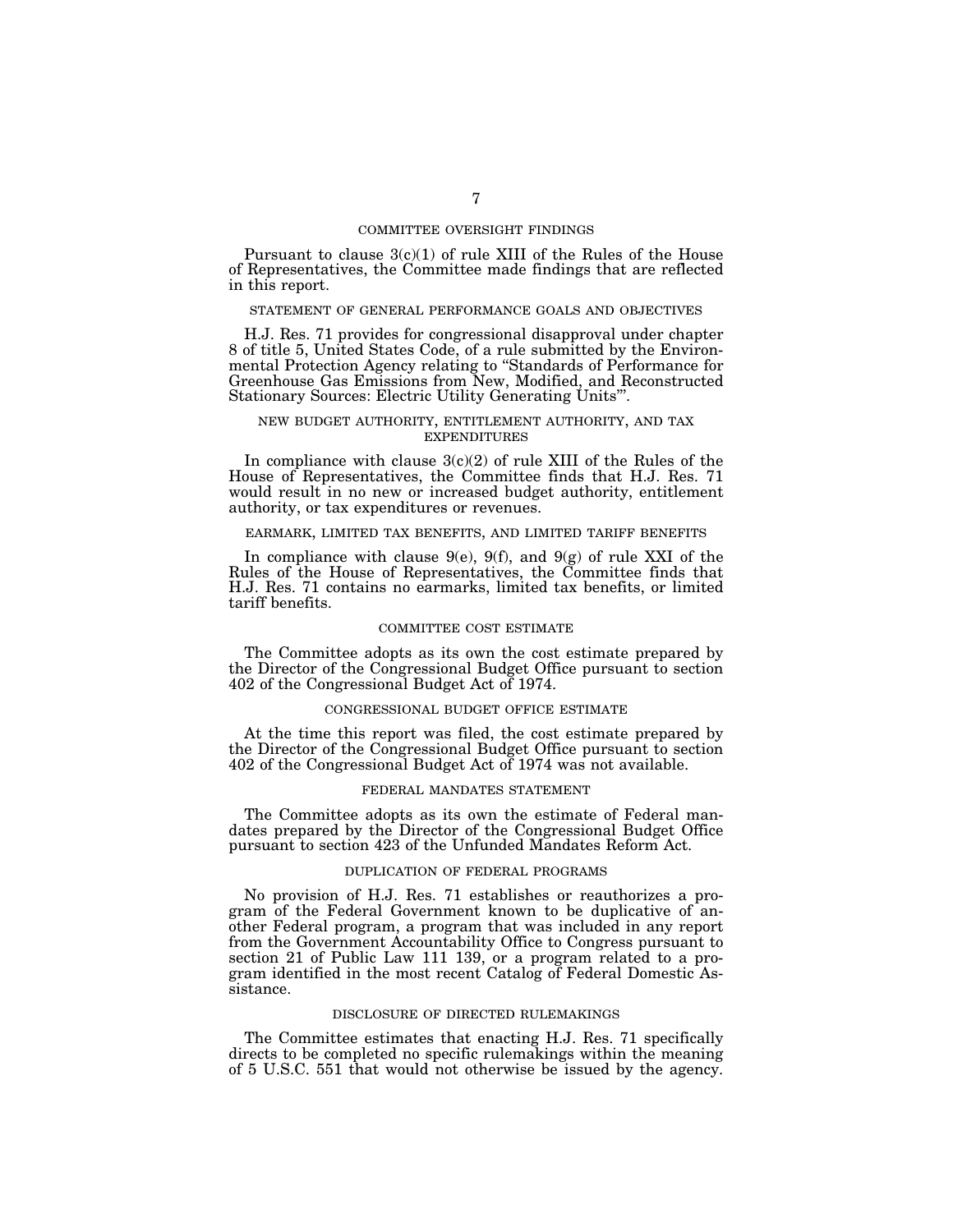## ADVISORY COMMITTEE STATEMENT

No advisory committees within the meaning of section 5(b) of the Federal Advisory Committee Act were created by this legislation.

## APPLICABILITY TO LEGISLATIVE BRANCH

The Committee finds that the legislation does not relate to the terms and conditions of employment or access to public services or accommodations within the meaning of section  $102(b)(3)$  of the Congressional Accountability Act.

## SECTION–BY–SECTION ANALYSIS OF THE LEGISLATION

The legislation provides that Congress disapproves the rule submitted by the EPA relating to ''Standards of Performance for Greenhouse Gas Emissions from New, Modified, and Reconstructed Stationary Sources: Electric Utility Generating Units''' (published at 80 Fed. Reg. 64510 (October 23, 2015)), and such rule shall have no force or effect.

CHANGES IN EXISTING LAW MADE BY THE BILL, AS REPORTED

This legislation does not amend any existing Federal statute.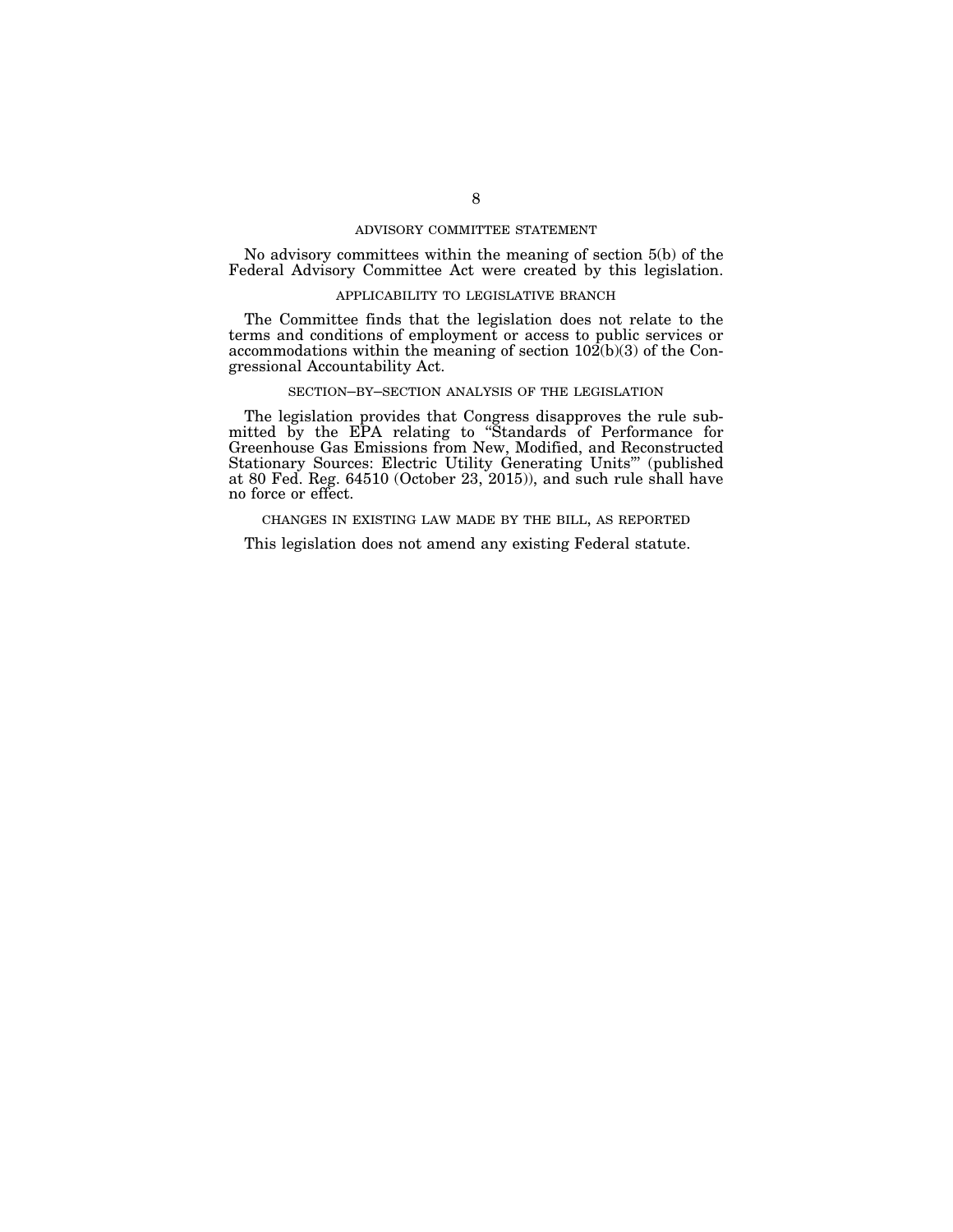## DISSENTING VIEWS

On August 3, 2015, the Environmental Protection Agency (EPA) finalized a rule limiting carbon pollution from new, modified, and reconstructed power plants under section 111(b) of the Clean Air Act.<sup>1</sup> That same day, EPA also finalized the "Clean Power Plan" rule establishing emission guidelines for states to follow in developing plans to control carbon pollution from existing coal-fired and natural gas-fired power plants under section 111(d) of the Clean Air Act.2

H.J. Res. 71 is part of the Republicans' ongoing attack on EPA's Clean Air Act authority to cut carbon pollution and prevent dangerous climate change. If the resolution is enacted, EPA's 111(b) rule would not be implemented. And, EPA would not be able to reissue the 111(b) rule or any rule that is substantially the same.<sup>3</sup> This is particularly important since it would block this administration, or any future administration, from taking meaningful action to curb carbon emissions from power plants.

#### INACCURACIES IN THE MAJORITY'S REPORT

The majority's report includes a number of false statements, inaccuracies, and exaggerations regarding EPA's 111(b) rule.

#### *Ban on coal-fired power plants*

First, their report says that EPA developed the rule, "premised on the installation of carbon capture and storage (CCS) technologies that are not commercially viable for electric power generation . . . As a result, the rule imposes a de facto ban on construction in the United States of any new coal-fired power plants.'' 4

The claim of a "de facto ban" is false. At a hearing before the Committee on Energy and Commerce, Subcommittee on Oversight and Investigations, Dr. Julio Friedmann, Deputy Assistant Secretary for Clean Coal at the U.S. Department of Energy, stated unambiguously: "first generation CCS technology is commercially available today. You can call up a number of U.S. and international manufacturers, and they will sell you a unit at a large scale for

<sup>1</sup> U.S. Environmental Protection Agency, *Standards of Performance for Greenhouse Gas Emissions from New, Modified, and Reconstructed Stationary Sources: Electric Generating Units,* 80 Fed. Reg. 64510 (Oct. 23, 2015) (Final Rule) (online at *www.gpo.gov/fdsys/pkg/FR–2015–10– 23/pdf/2015–22837.pdf*) (hereinafter *GHG Standards for New, Modified, and Reconstructed* 

*Power Plants*). 2 U.S. Environmental Protection Agency, *Carbon Pollution Emission Guidelines for Existing Stationary Sources: Electric Utility Generating Units,* 80 Fed. Reg. 64662 (Oct. 23, 2015) (Final Rule) (online at *www.gpo.gov/fdsys/pkg/FR–2015–10–23/pdf/2015–22842.pdf*) (hereinafter *Clean Power Plan*). 3 5 U.S.C. § 801(b).

<sup>4</sup>Majority Report at 2 3.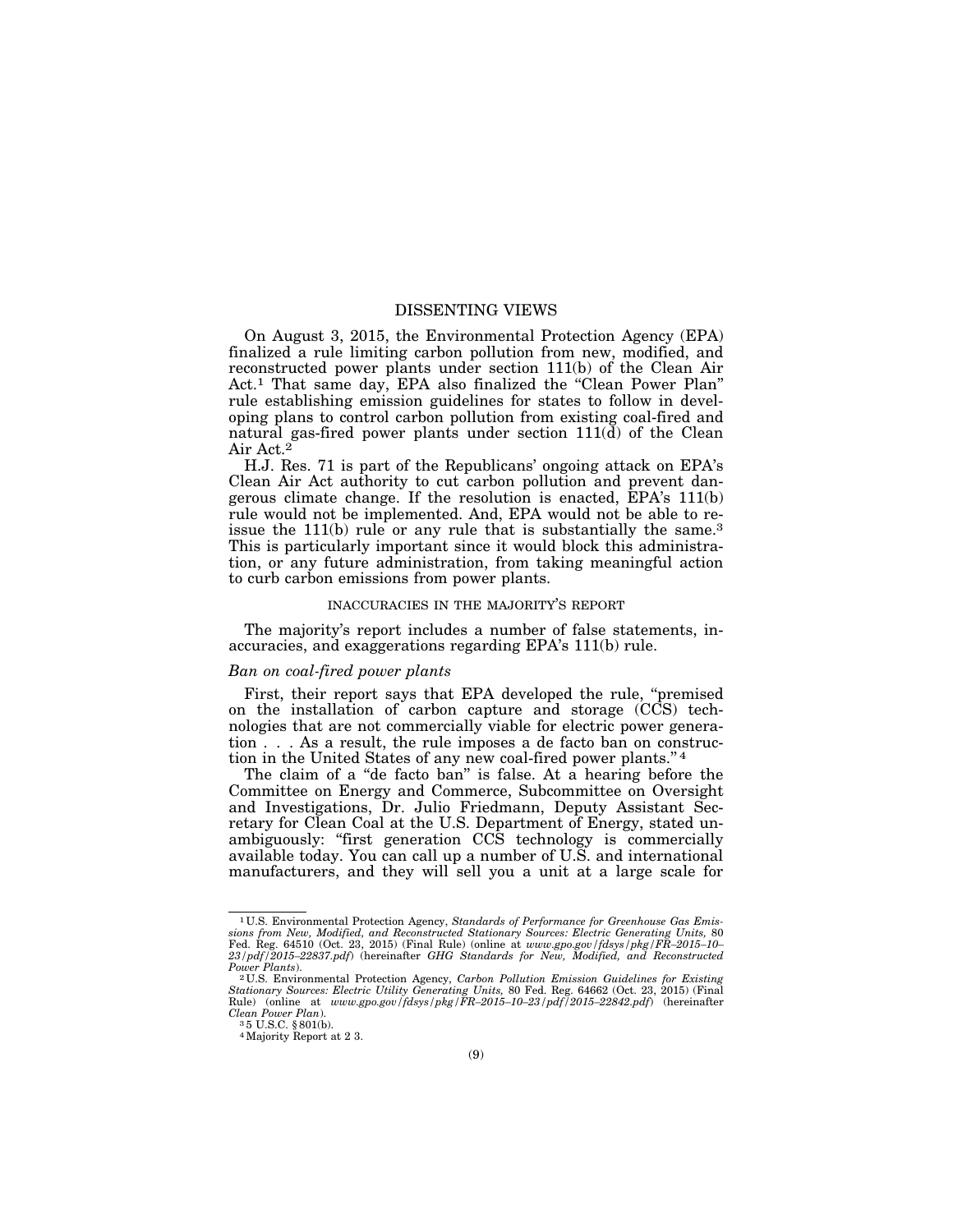capture of more than a million tons per year."<sup>5</sup> He added that a number of these companies also offer performance guarantees.<sup>6</sup>

Legality of the Rule Next, their report makes assertions about the legality of the rule, specifically questioning whether EPA fulfilled the Clean Air Act's requirement "that performance standards" be based on technologies that are 'adequately demonstrated.'"<sup>7</sup>

Section 111 of the Clean Air Act directs EPA to set performance standards to control air pollution from new stationary sources. Section 111(b) requires these standards to ''reflect the degree of emission limitation achievable through the application of the best system of emission reduction which the Administrator determines has been adequately demonstrated."<sup>8</sup> Over the long history of this provision, which has been part of the Clean Air Act in various forms since 1970, the D.C. Circuit has provided guidance to EPA on how to interpret and implement this directive.<sup> $\overline{9}$ </sup> The key considerations for setting a section 111(b) standard are technical feasibility, quantity of emissions reductions, costs that are reasonable (i.e., not exorbitant), and advancing pollution-control technology.10

EPA is required to consider technological advancement when determining the standard because it is intended to force the adoption of new, innovative, and more effective technologies, and not simply those technologies that have already been widely adopted. This intent is clearly stated both in the requirement for ''best system of emission reduction'' and in the legislative history. For example, the Senate Committee Reports for the 1970 and 1977 Clean Air Act Amendments explain that new source performance standards ''should provide an incentive for industries to work toward constant improvement"<sup>11</sup> and "stimulate the development of new and better technology.'' 12 In interpreting this mandate, the D.C. Circuit has noted that the statute "embraces . . . technological innovation."<sup>13</sup>

The majority's report also claims that the rule violates provisions in the Energy Policy Act of 2005 (EPACT05) that bar EPA from considering the use of technology at a facility that received federal financial assistance under that Act to determine whether the technology is ''adequately demonstrated'' for the purposes of Clean Air Act section 111.<sup>14</sup> Some commenters on the proposed rule—including Murray Energy—took the position that the EPACT05 provisions bar all consideration of a facility's existence if the facility received EPACT05 assistance.15

<sup>&</sup>lt;sup>5</sup> House Committee on Energy and Commerce, Subcommittee on Oversight and Investigations, statement of Dr. Julio Friedmann, Deputy Assistant Secretary for Clean Coal, U.S. Department of Energy, *Hearing on Department of En* Cong. (Feb. 11, 2014). 6 *Id.* 

<sup>7</sup>Majority Report at 3.

<sup>8</sup> Clean Air Act § 111(b). 9 U.S. Environmental Protection Agency, *GHG Standards for New, Modified, and Reconstructed Power Plants* at 64540 (online at *www.gpo.gov/fdsys/pkg/FR–2015–10–23/pdf/2015–* 

*<sup>22837.</sup>pdf*). 10 *Id.* 11Senate Committee on Public Works, *National Air Quality Standards Act of 1970,* at 17, 91st

Cong. (Sept. 17, 1970) (S. Rept. 91 1196). 12Senate Committee on Environment and Public Works, *Clean Air Amendments of 1977,* at

<sup>13</sup> Sierra Club v. Costle, 657 F.2d 298, 346 (D.C. Cir. 1981).<br><sup>14</sup> Majority Report at 3.<br><sup>14</sup> Majority Report at 3.<br><sup>15</sup>U.S. Environmental Protection Agency, *GHG Standards for New, Modified, and Reconstructed Power Plants* at 64542 (online at *www.gpo.gov/fdsys/pkg/FR–2015–10–23/pdf/2015– 22837.pdf*).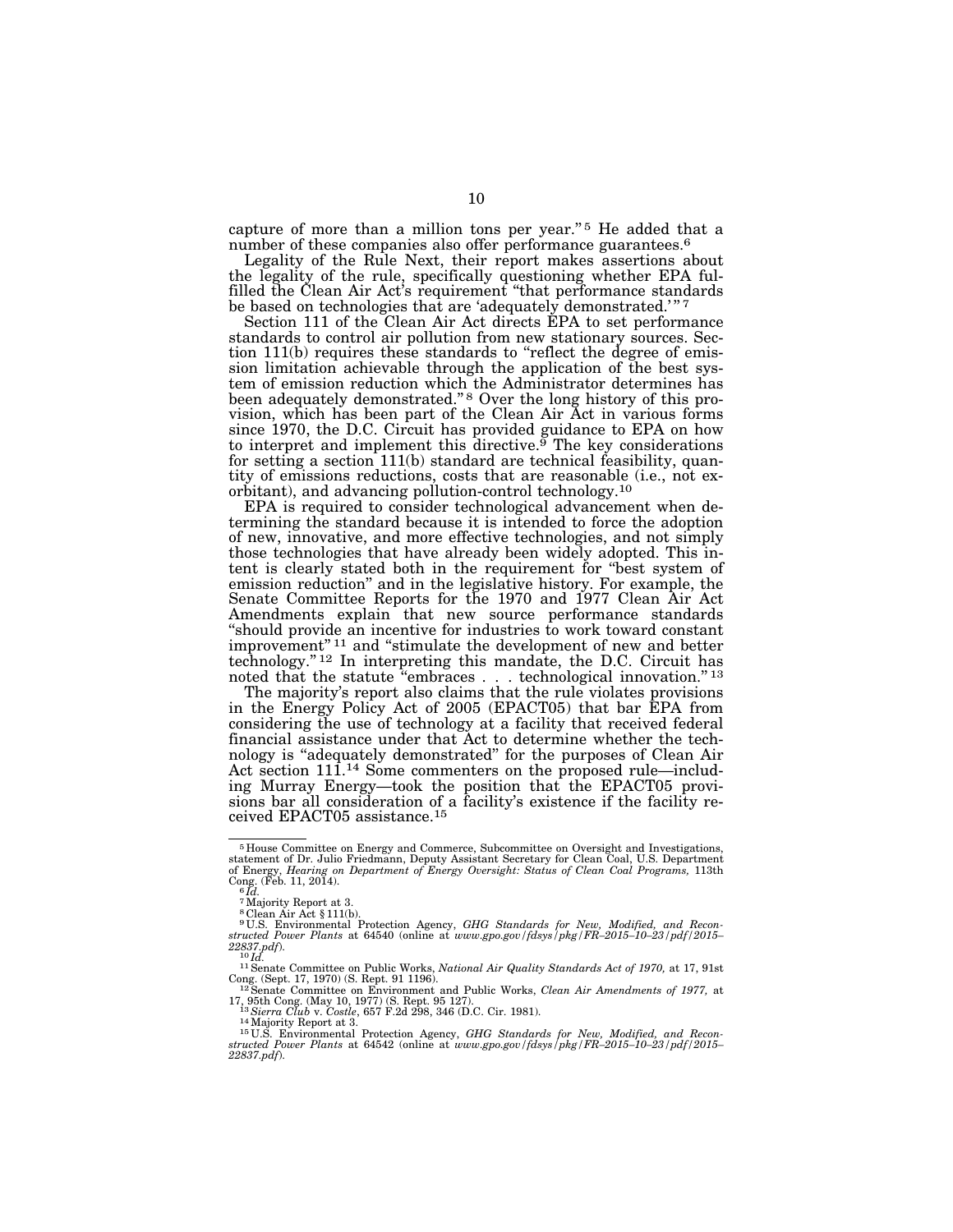These claims are based on an erroneous interpretation of the provisions, which prohibit EPA from making a section 111 determination based solely on the use of technology at a federally funded demonstration project, but do not preclude all use of such information as supporting evidence, as well as a misreading of EPA's proposal, which cites extensive other evidence supporting the proposed finding.16

In fact, EPA specifically solicited comment on its interpretation of these provisions and in the final rule ''interprets these provisions to preclude EPA from relying solely on the experience of facilities that received DOE assistance, but not to preclude the EPA from relying on the experience of such facilities in conjunction with other information."<sup>17</sup>

#### **CONCLUSION**

The history of the Clean Air Act is a history of exaggerated claims that have never come true. In reality, 45 years of clean air regulation have shown that a strong economy and strong environmental and public health protection go hand-in-hand.

EPA's power plant rules are a critical part of our national strategy to reduce carbon pollution and protect the climate. These rules outline a path to cleaner air, better health, a safer climate, and a stronger economy. H.J. Res. 71 would nullify that rule, and replace it with nothing.

For the reasons stated above, we oppose the resolution and dissent from the views contained in the Committee's report.

> FRANK PALLONE, Jr., *Ranking Member.*  BOBBY L. RUSH.<br>ANNA G. ESHOO.<br>ELIOT L. ENGEL.<br>GENE GREEN.<br>DIANA DEGETTE.<br>LOIS CAPPS.<br>MIKE DOYLE.<br>JAN SCHAKOWSKY.<br>G. K. BUTTERFIELD.<br>DORIS O. MATSUI.<br>KATHY CASTOR.<br>JOHN SABANES.<br>JERRY MCNERNEY.<br>PETER WELCH.<br>BEN RAY LUJÁN.<br>P

 $^{16}$  See, e.g., Environmental Defense Fund, The Strong Legal Foundation for the Carbon Pollution Standards for New Power Plants: A Response to the House Energy and Commerce Committiee's Letter on the Energy Policy Act o 5, 2013) (online at *blogs.edf.org/climate411/files/2013/12/Response-to-House-Committee-Letter-*

*on-EPAct.pdf*). 17 U.S. Environmental Protection Agency, *GHG Standards for New, Modified, and Recon-structed Power Plants* at 64541 (online at *www.gpo.gov/fdsys/pkg/FR–2015–10–23/pdf/2015– ztructed Power Plants* at 64541 (online at *www.gpo.gov/fdsys/pkg/FR-2015-10-23/pdf/2015-22837.pdf*).